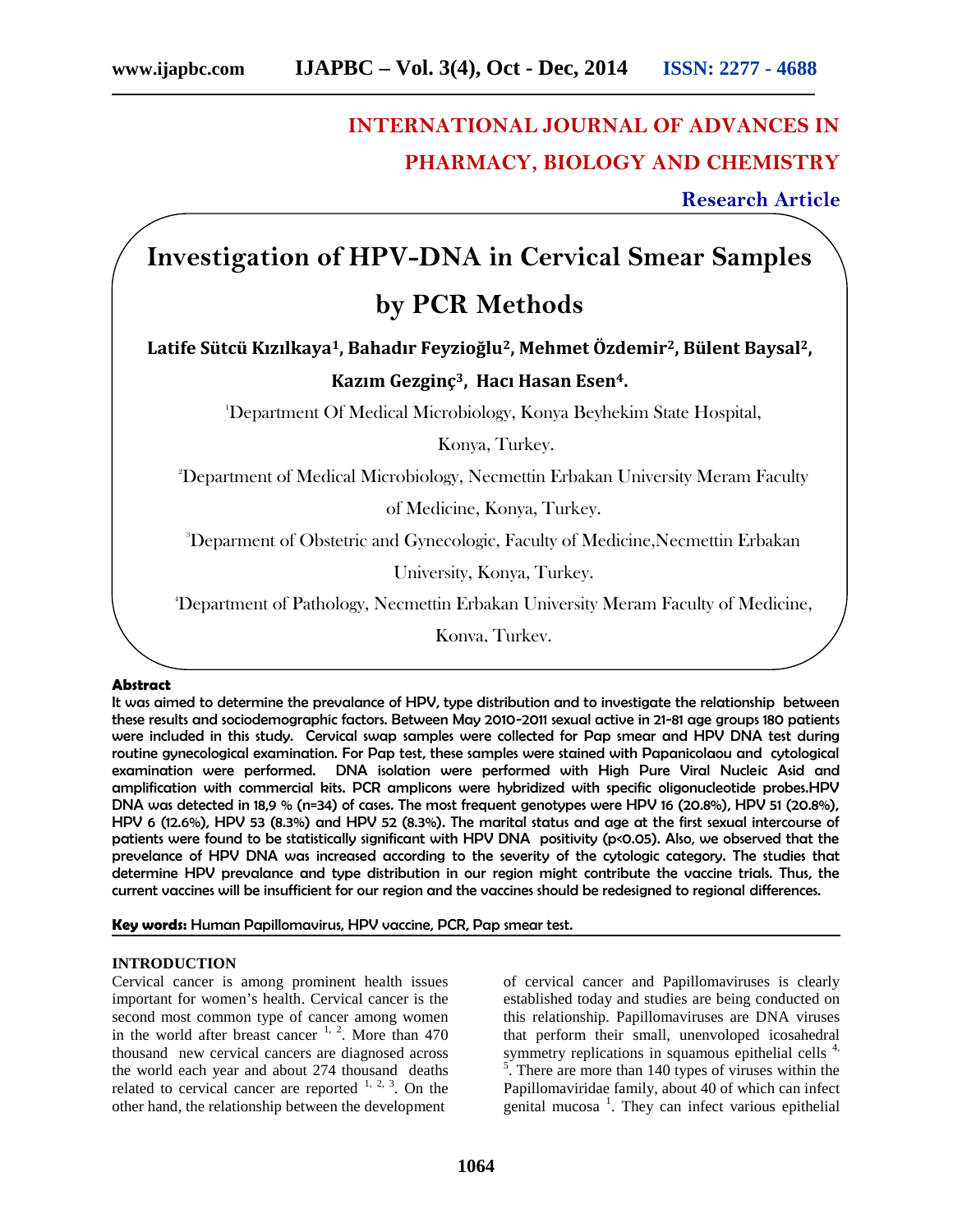tissues in the entire body including skin, oral cavity, larynx and anogenital tissues  $6, 7, 8, 9$ .

*Human papillomavirus* (HPV) is an infectious agent that is quite widespread in society and sexually transmitted. Genital HPV infections, especially infections caused by HPV genotype 16 and 18, are the most important risk factors in cervical cancer pathogenes <sup>10, 11</sup>. HPV DNA has been identified in  $99.7\%$  of cervical cancer and precursor lesions  $^{12}$ .

Cervical cancer has become a mostly preventable disease through detection and treatment of precancerous lesions  $1, 3$ . Treatment options were limited before the screening programs were developed because cervical cancer was generally detected at advanced (terminal) phases when it became symptomatic. However, today, spread of screening programs planned for early diagnosis and treatment of cervical cancer has led to a noticeable decrease in incidence of cervical cancer and related deaths. In recent years, *Human papillomavirus* (HPV) tests have taken their place among new screening techniques and begun to be used together with  $cv$ tology<sup>1</sup>. .

Detection of HPV-infected patients, determination of patients infected with HPV types related to cervical cancer and implementation of necessary treatments are important to prevent possible cases of cervical cancer.

The purpose of this study is to identify HPV positiveness and types in cervical swab samples taken during routine gynecological examination from patients who applied to Obstetrics and Gynecology Clinics, and investigate the relationship between HPV DNA and HPV type smear pathologies and risk factors.

#### **MATERIAL AND METHOD**

180 patients who *applied to Selcuk University Meram Medical Faculty Hospital and to Konya Dr. Faruk Sükan Obstetrics and Children's Hospital Gynecology and Obstetrics Polyclinics between the dates* May 2010 and 2011 were included in our study. Patients between the ages of 21 and 81 who were sexually active participated in the study. Patients with past history of hysterectomy, cervical stenosis or pregnancy were not included in the study. Information was recorded about age, marital status, age of first sexual intercourse, number of partners, cigarette use, condom use and use of oral contraceptives of the patients in the study group.

Our study was supported by Scientific Research Projects Coordination Office with project number 10102006, and approved by the Ethical Board decision number 2009/050 dated 25.11.2009.

#### **Sample Collection**

Cervical samples were taken during routine gynecological examination for detection of Pap smear and HPV DNA from patients who applied to Obstetrics and Gynecology Polyclinics and were eligible for our study. Before the samples were taken, the patients were informed about how the samples would be taken and their consent was obtained. For Pap smear test, swab sample taken with a cervical brush was spread on microscope slide and fixed and then brought to the Pathology Laboratory of our hospital for analysis. The samples were stained with Papanicolaou (Pap) stain and evaluated on the basis of Bethesda 2001 terminology system.

Swab samples taken from the endocervical canal and the whole transformation area were put on Stuart's transport medium (agar) (Copan, Brescia, Italy) and after they were taken to the Microbiology Laboratory of our hospital for detection of HPV DNA, they were kept at -20 $\degree$ C until the study began.

#### **DNA isolation**

First, DNA isolation was performed in order to determine and type HPV DNA. High Pure Viral Nucleic Acid kit (Roche Diagnostics, Mannheim, Germany) was used for DNA isolation.

For amplification, INNO-LIPA HPV Genotyping Extra Amp (INNOGENETICS N. V., Belgium), which targets 28 different HPV gene areas and works on the principle of reverse hybridization, was used. It was intended to reproduce the 65 bp genome of HPV in the best protected L1 gene area by using short PCR fragment 10 (SPF 10) primers marked with biotin. At the same time, a pair of primers reproducing human HLA-DPB1 gene was used to control the sample quality and extraction while HPV6 genome was used as positive control. Following amplification, hibridization of PRC amplicons to specific catcher oligonucleotide props in nitrocellulose band was performed. After necessary washing was performed in accordance with the suggestions of the manufacturing firm, chromogenic subtract was added and formation of chromogenic band on nitrocellulose band was observed. Evaulations were made by taking 28 lines and 4 control lines indicating specific DNA sequence on a membraneous strip involving props attached to one another in the form of paralel lines. Assessment of the results was conducted by eye using INNO-LIPA HPV Genotyping Extra Reading Card.

The Statistical Method: The data were entered in the Statistical Program for Social Sciences (SPSS, version 13.0)package program. X² analysis was used for comparison.  $P < 0.05$  was taken as the significance level. Descriptive findings were expressed in average, ± standard deviation and percentages.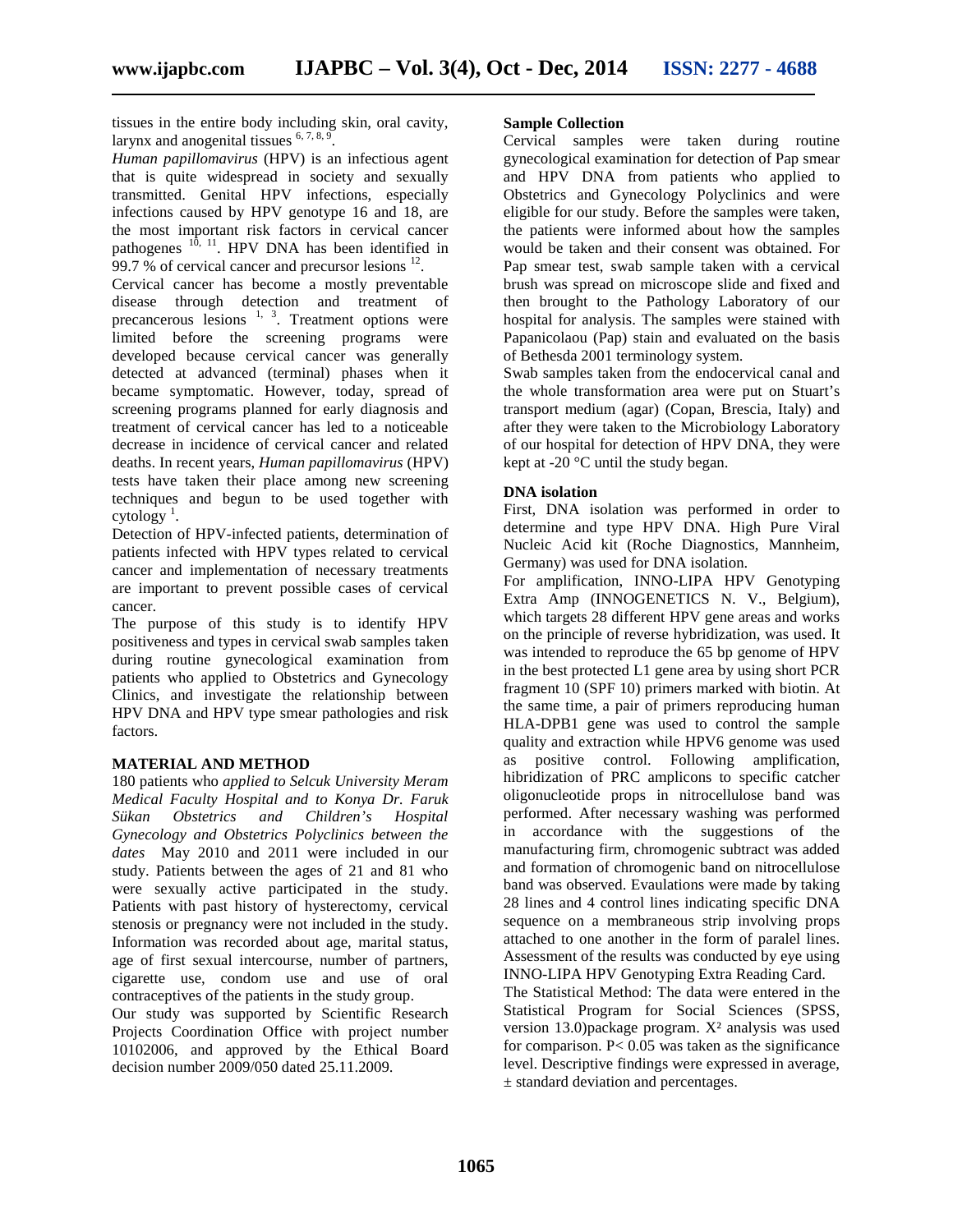#### **RESULTS**

180 patients who applied to Selcuk University Meram Medical Faculty Hospital and to Konya Dr. Faruk Sükan Obstetrics and Children's Hospital Gynecology and Obstetrics Polyclinics between the dates May 2010 and 2011 were included in our study. 7 (3,9 %) of the patients, who were aged 21-81 and had an average age of 38,6±10,3, were at or below age 24, 59 (32,8 %) were between 25 and 34, 66 (36,7 %) were between 35 and 44, 37 (20,6 %) were between 45 and 54 and 11 (6,1 %) were 55 or above. While HPV DNA was identified in 18.9 % (n=34) of the samples taken from the patients, HPV DNA was negative in 81.1 % (n:146) of them. Presence of HPV DNA was at the highest in the 55 and above age group with a rate of 27.3 % whereas the lowest rate was in the 25-34 age group with a rate of 13.6 %. On the other hand, there was not a statistically significant difference between age groups in terms of HPV DNA positiveness (p>0.05) (Table-1). The most commonly identified HPV types were type 16 (20.8 %) and type 51 (20.8 %), followed by type 6 (12.6 %), type 53  $(8.3 \%)$  and type 52  $(8.3 \%)$ . On the other hand, infection with more than one HPV type was observed in 8 patients aged above 30 (Table-2, Table-3).

According to the findings of the cytological evaluation of the samples, there was a distribution of 92 (51,1 %) normal, 71 (39,4 %) ASCUS (Atypical Squamous Cells of Undetermined Significance), 4 (2,2 %) AGUS (Atypical Glandular Cells of Undetermined Significance), 3 (1,7 %) ASCH (Atypical Squamous Cells, Cannot Rule Out High- Grade Squamous Intra-epithelial Lesion), 2 (1,1 %) LSIL (Low-grade Squamous Intraepithelial Lesion), 2 (1,1 %) HSIL (High-grade Squamous Intraepithelial Lesion) (Table-4). 95 % of the patients who were included in the study  $(n=171)$  were married, whereas 5 % (n=9) were single or widowed (Table-5). A statistically significant correlation was determined between the marital status of the patients and HPV DNA positiveness ( $p<0.05$ ). HPV DNA determining<br>nositiveness was higher among those that were single conducting positiveness was higher among those that were single or widowed than those that were married. The average first sexual experience age of the patients was 20,7±3,5. The first sexual experience age of 5 patients (2,8 %) was 15 or below, while the first sexual experience age of 65 patients (36,1 %) was between 16 and 19, and the first sexual experience age of 110 patients (61,1 %) was 20 and above 20. A statistically significant relationship was found between the patients' first sexual experience age and HPV DNA positiveness  $(p<0.05)$ . Those whose first sexual experience age was 19 or below were more HPV DNA positive than those aged 20 or above (Table-6). In the sexual life anamnesis, 172 patients (95,6 %) had 1 partner, 7 patients (3,9 %) had 2

partners while 1 patient (0,6 %) had 3 partners (Table-7). There was not a statistically significant relationship between the patients' number of partners and HPV DNA positiveness (p>0.05).

15,6 % of the patients (n=28) smoked whereas 84.4 % of them (n=152) did not smoke (Table-8) and no statistically significant relationship was found between smoking and HPV DNA positiveness (p $>0.05$ ). It was determined that 16.7 % (n=30) of the patients used condom as a means of birth control while 6.1 %  $(n=11)$  of them used oral contraceptives (Table-9). It was found that HPV DNA positiveness was higher in patients who did not use condom than in those who used condom but this difference was not statistically significant (p>0.05). Likewise, a statistically significant relationship was not found between the use of oral contraceptives and HPV DNA positiveness  $(p>0.05)$  (Table-10). On the other hand, HPV DNA positiveness was determined in 2 (33.3 %) of the 6 patients who were included in our population and whose genital condyloma were identified.

#### **DISCUSSION**

*Human papillomavirus* causes widespread genital infections and this is an asymptomatic infection in young and sexually active people. The link of lower genital system malignencies to HPV infection especially to cervical cancer has been established in many molecular, experimental, epidemiologic and clinical researches  $13$ . According to the data of the Ministry of Health belonging to the years 2006-2008, the incidence of cervical cancer in Turkey is about 4.4-4.8/100.000 and ranks 10th among cancers in terms of prevalence  $14$ .

Likewise, according to the data of Globocan (The World Health Organization Cancer Research Unit), cervical cancer comes 7th in deaths caused by cancer among women in our country <sup>15</sup>.

In addition to screening programs aimed at determining people carrying cervical cancer risk and appropriate clinical follow-up, investigation of presence of HPV infection in individuals and determination of the type of the HPV agent are of critical importance in developing strategies against this problem  $16,17$ . Due to the fact that the agent can not be isolated in diagnosing HPV infections and serological tests are not adequately sensitive methods aimed at determining viral nucleic acid are effective and valid approaches for a conclusive diagnosis  $1,18$ . The HPV DNA analyis, which is used for this purpose, appears to be a golden standard but the fact that it is a difficult and expensive technique often causes other molecular techniques to be preferred  $18,19$ . In our study, the LIPA method, which is based on the principle of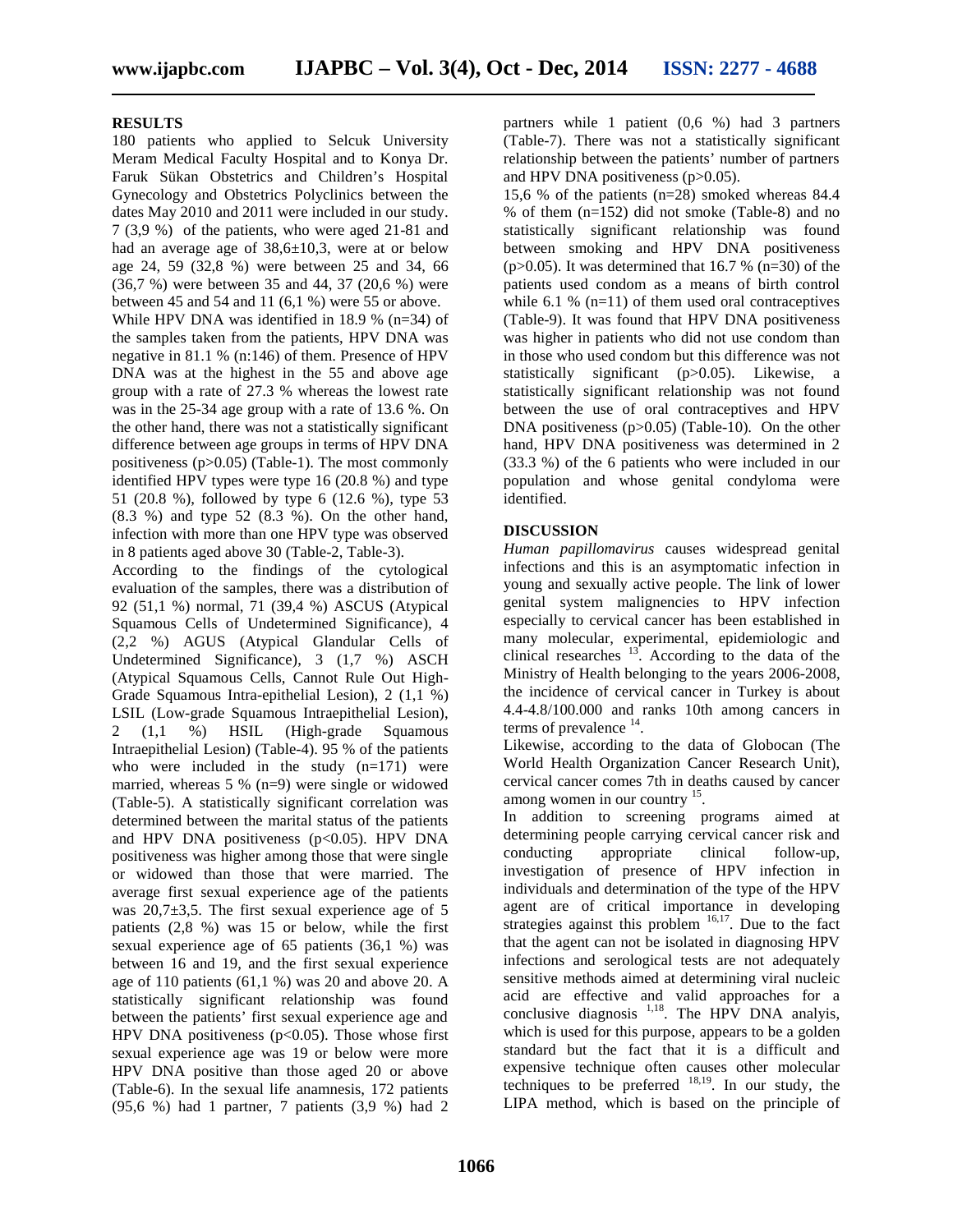reproducing L1 gene target area through PCR and its reverse hybridization on strip, was used. HPV DNA was identified in 34 (18,9 %) of the 180 patients, of whom 92 had normal cytology, 71 had ASCUS, 4 had AGUS, 3 had ASC-H, 2 had LSIL, 2 had HSIL and 6 had condyloma.

It is estimated that 6.2 million new cases infected with high-risk HPV occur in America. In time, the virus is eliminated in many of the infected individuals without exhibiting any symptoms. The prevalence of women infected with HPV varies between 2 % and 44 % in the world  $10, 11$ . In our country, HPV these prevalence and types were investigated in a study conducted by Dursun et al. on 403 women who applied to gynecology clinics. The study found the total HPV prevalence as 23.1 % while the prevalence was determined to be 36 % in patients whose pap smear test results were abnormal (22 % ASCUS, 51 % LSIL, 60 % HSIL)  $^{20}$ . In another study that was conducted in 2006, presence and types of HPV were investigated, using the PCR method, in patients in whom only the atypical form of the virus was identified as a result of a routine cytological examination. A total of 35 cases were included in the study, of which 14 were ASCUS, 1 was AGUS, 3 were ASC-H, 5 were HSIL, 7 were LSIL, 4 were LSIL+ possible HSIL, and 1 was atypical cell of unknown nature. In conclusion, a high level of HPV DNA positiveness was obtained in 28 (80 %) of the 35 samples, whereas viral DNA could not be determined in 7 individuals (20 %) consisting of ASCUS and ASC-H cases  $16$ . In another study where presence of HPV DNA was investigated in 50 cervical tissue samples diagnosed with cervical cancer and CIN, the virus was found to be positive in 35 samples  $(70\%)$ <sup>21</sup>. Our study found the total HPV and prevalence as 18.9 %. The prevalence we obtained from the patient group which we included in our study was acquired from a population that involved patients who exhibited both normal and abnormal findings in terms of Pap smear results. Therefore, the values we obtained were lower than those obtained from groups that were narrowed through atypical cervical tissue samples and this was interpreted to be an expected result.

Attempts are being made to provide protection against cervical cancer through screening programs. However, given the prevalence of the disease, it is a fact that HPV vaccines are also of substantial importance. Today, two bivalent and quadrivalent HPV vaccines developed by two companies have obtained licences. Both vaccines target the HPV type 16 and type 18, which are the most common and high risk types, but the quadrivalent one additionally targets prophylaxis for type 6 and type 11 (3, 22, 23). In our study, type 16 (20.8 %) and type 51 (20.8 %),

type 6 (12.6 %), type 53 (8.3 %) and type 52 (8.3 %) were the most common types respectively. Unlike what is expected in the light of studies conducted so far and the relevant literature, HPV type 18 was found only in one patient (0.6 %) together with other HPV types. Therefore, this leads one to think that especially expectations of vaccine effectiveness and vaccine target type strategies should be revised seriously.

In our study, it was determined that 8 patients had been infected with more than one HPV type and all of these patients were above the age of 30. It is quite interesting that the rate of older people who were infected with more than one type of HPV was quite high in comparison to younger patients. Longer periods of exposure and reactivation of the viral infection can explain this situation. Moreover, a parallel distribution between HPV presence and smear type was not observed in these patients.

Although some studies have stated that HPV prevalence is at the highest between the ages of 20 and 24 and there is a sharp decrease after age  $25^{24}$ , there are other studies indicating that HPV prevalence reaches a peak in those below age 25, decreases between the ages of 35 and 54 but reaches a second peak after age  $55^{-1}$ ,  $2^5$ . A study which investigated high-risk HPV prevalence for our study determined HPV prevalence to be at the highest in the 30-34 age group  $2^6$ . On the other hand, when the age-specific prevalence of HPV was investigated in our study, unlike these studies, a peak was not found in younger or middle ages and it was determined that prevalence increased with age and reached the highest level at age 55 and above (27.3 %). The sample group can be evaluated in terms of the age and frequency of first exposure in the context of the social and cultural features of the population involving our patient group. The most prominent risk factors for genital HPV infection include the number of sexual partners throughout one's life, the age of first sexual experience and the sexual behaviors of the male partner. Genital HPV infection prevalence is highest among sexually active young women. The findings of our study are also in support of this situation. While the prevalence of HPV is 60 % in patients whose age of first sexual experience is 15 or below, this figure falls to 14.5 % in those aged 20 or above  $3, 12, 27$ .

Asymptomatic individuals infected with the virus play a significant part in the spread of the virus  $10,11$ . Asymptomatic porters serve as a reservory and can be potential vectors in the contagion of the virus. In our study, on the other hand, a statistically significant relationship could not be found between the number of partners and HPV positiveness. A large majority of the patients who were included in our study had only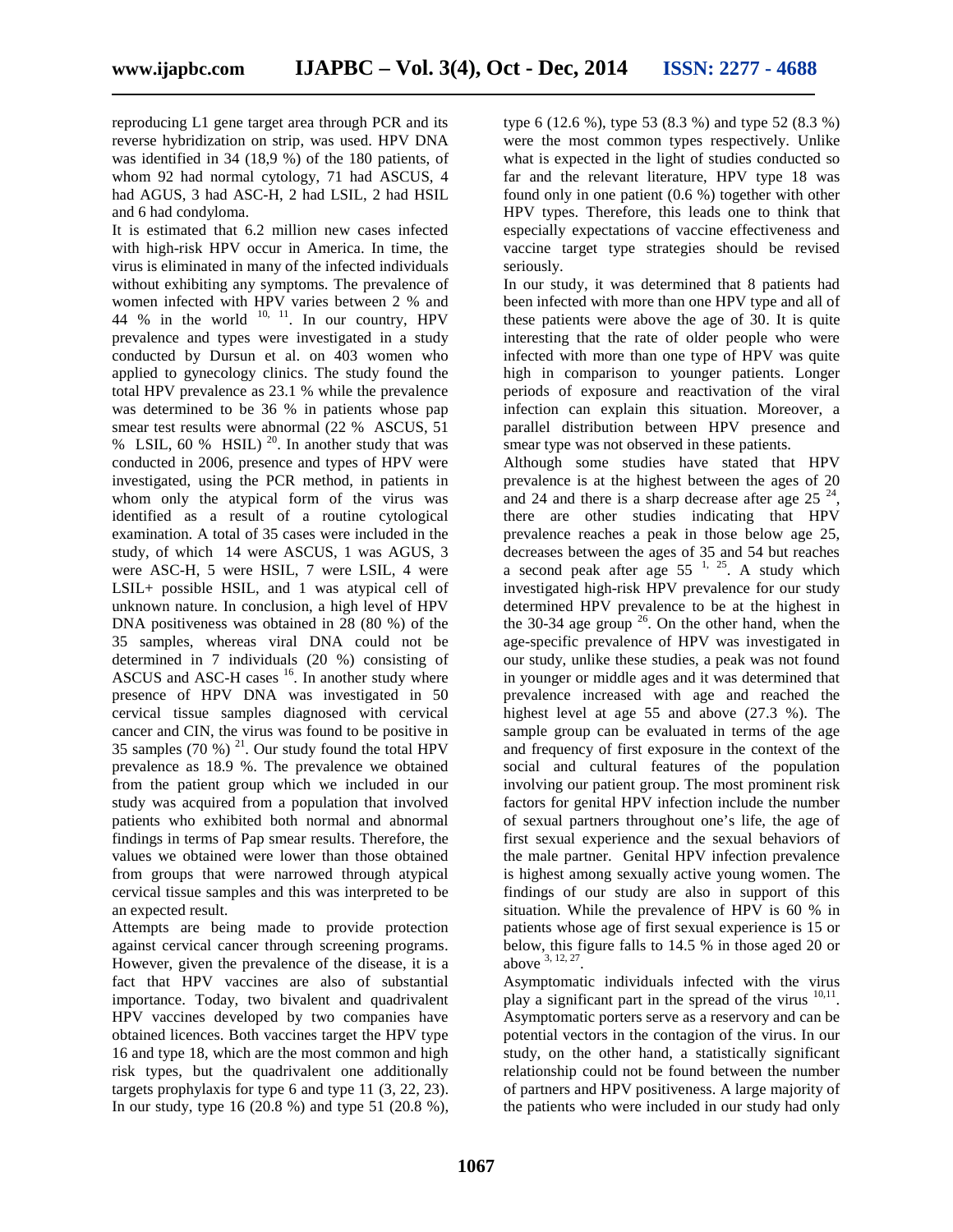one sexual partner (172 patients/ 95.6 %). There were only 8 patients who had two or more sexual partners (4.4 %). HPV DNA was positive in 18 % of the patients who had one partner (31 patients) whereas positive results were obtained in 2 of the 7 patients who had two partners (28.6 %) and one patient who had 3 partners.

Although young age and increasing number of sexual partners are major risk factors in the acquisition of HPV infections, other sexually transmitted infections, smoking, immunesuppression and the use of oral contraceptives are among other risk factors. As estrogen stimulates antibody response and cellular immune system, it plays an important part in the early stages of infections. Data concerning the effect of hormone therapy on the incidence of HPV-related cervical lesions exhibit variation  $28$ . In a study conducted in the USA on 444 university students, a positive and a statistically significant relationship was found between the use of oral contraceptives (the average total control period was 41.2 months) and HPV infections  $^{29}$ . Moreno et al.<sup>30</sup> reported that when patients who never used oral contraceptives and patients who used them for less than 5 years were compared, there was no risk increase in cervical cancer whereas there was a three-fold increase in cancer risk of patients who used oral contraceptives for 5-9 years or more than 10 years. Information about oral contraceptive use was obtained from the patients who participated in our study but no clear information could be obtained about the total period of use, and patients could not be monitored for longer periods. Therefore, cumulative effect of oral contraceptives could not be investigated. Only 11 of the 180 patients who participated in our study reported using oral contraceptives and only in 2 of them (18.2 %) HPV DNA was positive. On the other hand, positive results were obtained in 18.9 % of the patients who did not use oral contraceptives. According to these results, no statistically significant relationship was observed between the use of oral contraceptives and HPV.

Many case control studies that have been conducted have shown a significant relationship between condo smoking and cervical cancer  $3^1$ . Smoking exerts HPV smoking and cervical cancer  $31$ . Smoking exerts mutagenic effects on cervical tissues and causes decreases in Langerhans cells, which are major components of the cellular immune reponse of the cervix  $32$ . 28 patients (15.6 %) who participated in our study were smokers. HPV DNA was positive in 25 % of them. HPV DNA was positive in 17.8 % of the 152 patients who did not smoke.

Cervical cancer evolves from precancerous lesions defined as squamous intraepithelial lesion (SIL) or cervical intraepithelial neoplasia (CIN)<sup>33</sup>. Cytopathic effects can be seen in cells due to HPV infection.

Precancerous lesions are grouped on the basis of atypical changes in the epithelium into low grade (SIL; LSIL) and high grade (SIL; HSIL) squamous intraepithelial lesions  $\frac{1}{1}$ . In our study, 2 patients were LSIL and 2 were HSIL. The patients who were HSIL had type 16 and type 33. While one of the patients who had LSIL had type 51, no positive result was obtained from the other.

In another study conducted by Kahn et al. in America, the relationship between the high-risk HPV infection and socio-democratic factors was investigated. It was reported that HPV prevalence was higher in patients who were economically poor and had low educational level. Moreover, the rate of HPV infection was lower in married women than in unmarried ones  $34$ . In parallel to this, our study also demonstrates that being widowed or single carried a high risk in terms of HPV infection and a statistically relationship was found between HPV positiveness and the marital status of the patients.

Sexual activity is a primary risk factor in the spread of HPV infection. It is thought that the use of condoms, which is effective in preventing other sexually transmitted infections, is partially effective against HPV infections. Even permanent condom use can provide only 60 % protection because contagion is still possible through skin contact in the genital area  $3, 10$ . However, a study conducted by Hogewoning et al. in 2003 indicated that condom use led to a reduction in lesions in women who had cervical precancerous lesions  $35$ . A study conducted in Mexico on 237 female university students reported that there was a 3.8 fold increase in high-risk HPV prevalence in those who did not always use condoms and had more than one sexual partner  $36$ . A large majority of the patients included in our study used contraception methods other than condom (%83.3). However, it was observed that HPV DNA positiveness was lower in patients who used condoms than those who did not, but the difference between the results was not statistically significant (HPV prevalence was 6.7 % in the group that used condom whereas it was 21.3 % in the group that did not use condoms).

prevalence and its relationship with demographic characteristics have been investigated in Turkey and in other countries and differences have been observed in these studies. Differences in the age range of the participants and smear characteristics, tests use of differentially sensitive tests, geographical and cultural features of countries, and effectiveness of systematic screening programs in developed countries and HPV vaccines can be cited among the reasons for differences in HPV prevalence values.

Our study reveals preliminary information about HPV prevalence and distribution of its types in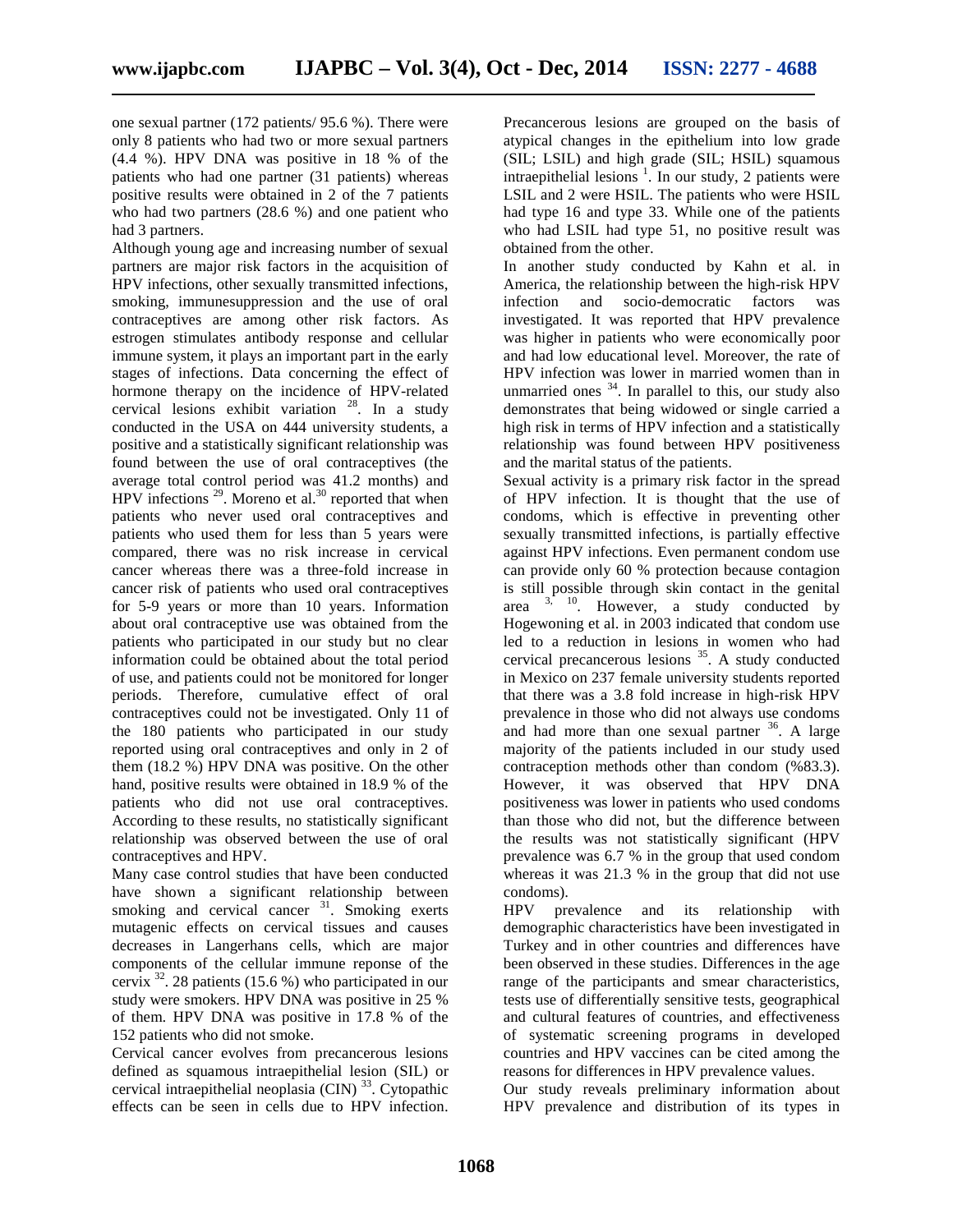Konya and its environs, and contributes to shedding light on the epidemiology of HPV infections in our country. Thus, it will be possible to demonstrate the distribution of regional high-risk HPV types and

information of this kind will be used in vaccine studies.

| $\sim$ = = $\sim$ p = $\sim$ = $\sim$ = $\sim$ $\sim$ $\sim$ $\sim$ $\sim$ $\sim$ $\sim$ p $\sim$ p $\sim$ p $\sim$ p $\sim$ |                |            |                |                         |                |  |  |  |
|------------------------------------------------------------------------------------------------------------------------------|----------------|------------|----------------|-------------------------|----------------|--|--|--|
| <b>HPV DNA positive</b>                                                                                                      |                |            |                | <b>Total</b>            |                |  |  |  |
| n (number)                                                                                                                   | % (percentage) | n (number) | % (percentage) | n (number)              | % (percentage) |  |  |  |
|                                                                                                                              | 14,3           | 6          | 85,7           |                         | 3,9            |  |  |  |
| $\circ$                                                                                                                      | 13.6           | 51         | 86,4           | 59                      | 32,8           |  |  |  |
| 14                                                                                                                           | 21,2           | 52         | 78,8           | 66                      | 36,7           |  |  |  |
| 8                                                                                                                            | 21,6           | 29         | 78,4           | 37                      | 20,6           |  |  |  |
| 3                                                                                                                            | 27,3           | 8          | 72,7           | 11                      | 6,1            |  |  |  |
| 34                                                                                                                           | 18.9           | 146        | 81,1           | 180                     | 100            |  |  |  |
|                                                                                                                              |                |            |                | <b>HPV DNA</b> negative |                |  |  |  |

**Table 1 HPV DNA positiveness according to age groups**

p=0.716

| DISITIDULION OF FIT V TYPES |                |                               |  |  |  |  |  |  |
|-----------------------------|----------------|-------------------------------|--|--|--|--|--|--|
| HPV type                    | $n$ (number)   | $\frac{0}{0}$<br>(percentage) |  |  |  |  |  |  |
| 16                          | 10             | 20.8                          |  |  |  |  |  |  |
| 51                          | 10             | 20.8                          |  |  |  |  |  |  |
| 6                           | 6              | 12.6                          |  |  |  |  |  |  |
| 52                          | 4              | 8.3                           |  |  |  |  |  |  |
| 53                          | 4              | 8.3                           |  |  |  |  |  |  |
| 33                          | 3              | 6.3                           |  |  |  |  |  |  |
| 31                          | $\mathfrak{2}$ | 4.1                           |  |  |  |  |  |  |
| 45                          | $\mathfrak{2}$ | 4.1                           |  |  |  |  |  |  |
| 66                          | $\mathfrak{2}$ | 4.1                           |  |  |  |  |  |  |
| 18                          | 1              | 2.1                           |  |  |  |  |  |  |
| 11                          | $\mathbf{1}$   | 2.1                           |  |  |  |  |  |  |
| 44                          | $\mathbf{1}$   | 2.1                           |  |  |  |  |  |  |
| 56                          | 1              | 2.1                           |  |  |  |  |  |  |
| 82                          | 1              | 2.1                           |  |  |  |  |  |  |

**Table 2 Distribution of HPV types**

| Table 3                                       |  |
|-----------------------------------------------|--|
| Patients infected with more than one HPV type |  |

| I attents inicered with more than one in Teype |               |  |  |  |  |  |
|------------------------------------------------|---------------|--|--|--|--|--|
| <b>Types</b>                                   | Sample number |  |  |  |  |  |
| 16, 18, 51, 45 1                               |               |  |  |  |  |  |
| 31, 33, 51, 53 1                               |               |  |  |  |  |  |
| 6, 52, 531                                     |               |  |  |  |  |  |
| 31, 33, 44 1                                   |               |  |  |  |  |  |
| 51, 56 1                                       |               |  |  |  |  |  |
| 53, 82 1                                       |               |  |  |  |  |  |
| 6, 16 1                                        |               |  |  |  |  |  |
| 6, 66 1                                        |               |  |  |  |  |  |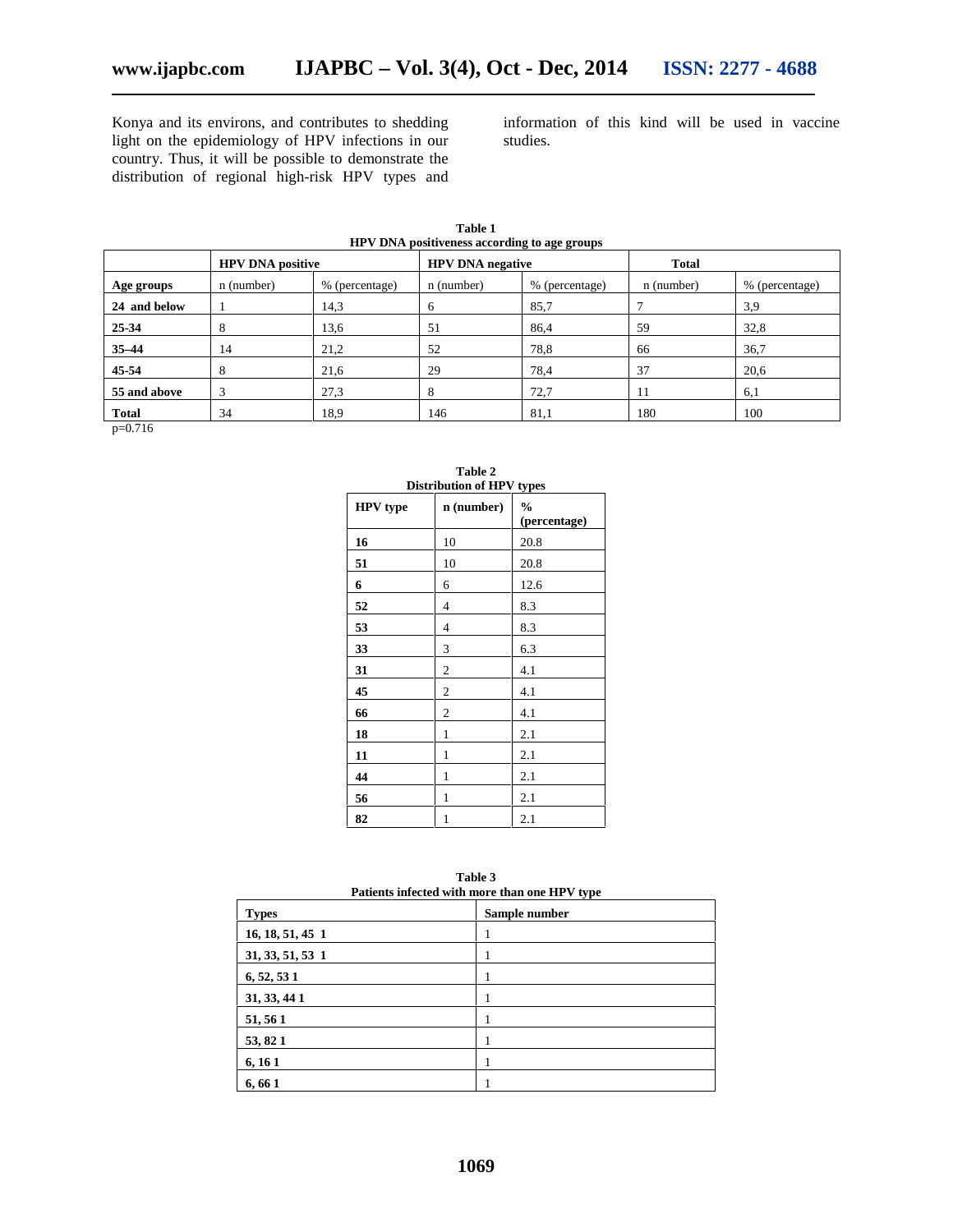| HPV DNA positiveness according to smear results |                         |                |                         |                |              |                |  |  |
|-------------------------------------------------|-------------------------|----------------|-------------------------|----------------|--------------|----------------|--|--|
|                                                 | <b>HPV DNA positive</b> |                | <b>HPV DNA negative</b> |                | <b>Total</b> |                |  |  |
| <b>Smear result</b>                             | n (number)              | % (percentage) | n (number)              | % (percentage) | n (number)   | % (percentage) |  |  |
| <b>Normal</b>                                   | 15                      | 16.3           | 77                      | 83.7           | 92           | 51,1           |  |  |
| <b>ASCUS</b>                                    | 12                      | 16.9           | 59                      | 83.1           | 71           | 39.4           |  |  |
| <b>AGUS</b>                                     |                         | 25             | 3                       | 75             | 4            | 2,2            |  |  |
| $\bf{ASC-H}$                                    |                         | 33.3           | 2                       | 66.7           | 3            | 1,7            |  |  |
| <b>LSIL</b>                                     |                         | 50             |                         | 50             |              | 1,1            |  |  |
| <b>HSIL</b>                                     |                         | 100            | $\Omega$                | $\Omega$       |              | 1,1            |  |  |

**Table 4 HPV DNA positiveness according to smear results**

**Table 5 HPV DNA positiveness according to patients' marital status**

|                       | <b>HPV DNA positive</b>      |                | <b>HPV DNA negative</b> |                | <b>Total</b> |                |
|-----------------------|------------------------------|----------------|-------------------------|----------------|--------------|----------------|
| <b>Marital Status</b> | % (percentage)<br>n (number) |                | $N$ (number)            | % (percentage) | n (number)   | % (percentage) |
| <b>Married</b>        | 29                           | 1 <sub>7</sub> | 142                     | 83             | 171          | 95             |
| <b>Single/Widowed</b> |                              | 55.6           |                         | 44,4           | $\Omega$     |                |
| <b>Total</b>          | 34                           | 18,9           | 146                     | 81.1           | 180          | 100            |

x² value= 8.31, p=0.004

|                                            |            |                         |            | HPV DNA positiveness according patients' first sexual experience age |            |                |
|--------------------------------------------|------------|-------------------------|------------|----------------------------------------------------------------------|------------|----------------|
|                                            |            | <b>HPV DNA positive</b> |            | <b>HPV DNA negative</b>                                              |            |                |
| Age of first<br>sexual<br>experience       | n (number) | % (percentage)          | n (number) | % (percentage)                                                       | n (number) | % (percentage) |
| 15 and below                               | 3          | 60                      | 2          | 40                                                                   |            | 2,8            |
| $16-19$                                    | 15         | 23.1                    | 50         | 76.9                                                                 | 65         | 36,1           |
| 20 and above                               | 16         | 14.5                    | 94         | 85.5                                                                 | 110        | 61,1           |
| <b>Total</b><br>$-2 - 1 - 7$ (1 $-0.022$ ) | 34         | 18.9                    | 146        | 81.1                                                                 | 180        | 100            |

**Table 6**

 $x^2$  value= 7.61, p=0.022

| THE V DINA POSITIVE RESISTENCE TO PARTICLE TRIMPLET OF PARTICLES |                         |                |                         |                |            |                |  |  |
|------------------------------------------------------------------|-------------------------|----------------|-------------------------|----------------|------------|----------------|--|--|
|                                                                  | <b>HPV DNA positive</b> |                | <b>HPV DNA negative</b> | Total          |            |                |  |  |
| <b>Number</b><br>of<br><b>partners</b>                           | n number)               | % (percentage) | n (number)              | % (percentage) | n (number) | % (percentage) |  |  |
|                                                                  | 31                      | 18             | 141                     | 82             | 172        | 95,6           |  |  |
|                                                                  |                         | 28,6           |                         | 71,4           |            | 3,9            |  |  |
|                                                                  |                         | 100            |                         | $\Omega$       |            | 0.6            |  |  |
| <b>Total</b><br>.                                                | 34                      | 18,9           | 146                     | 81,1           | 180        | 100            |  |  |

**Table 7 HPV DNA positiveness according to patients' number of partners**

p=0.09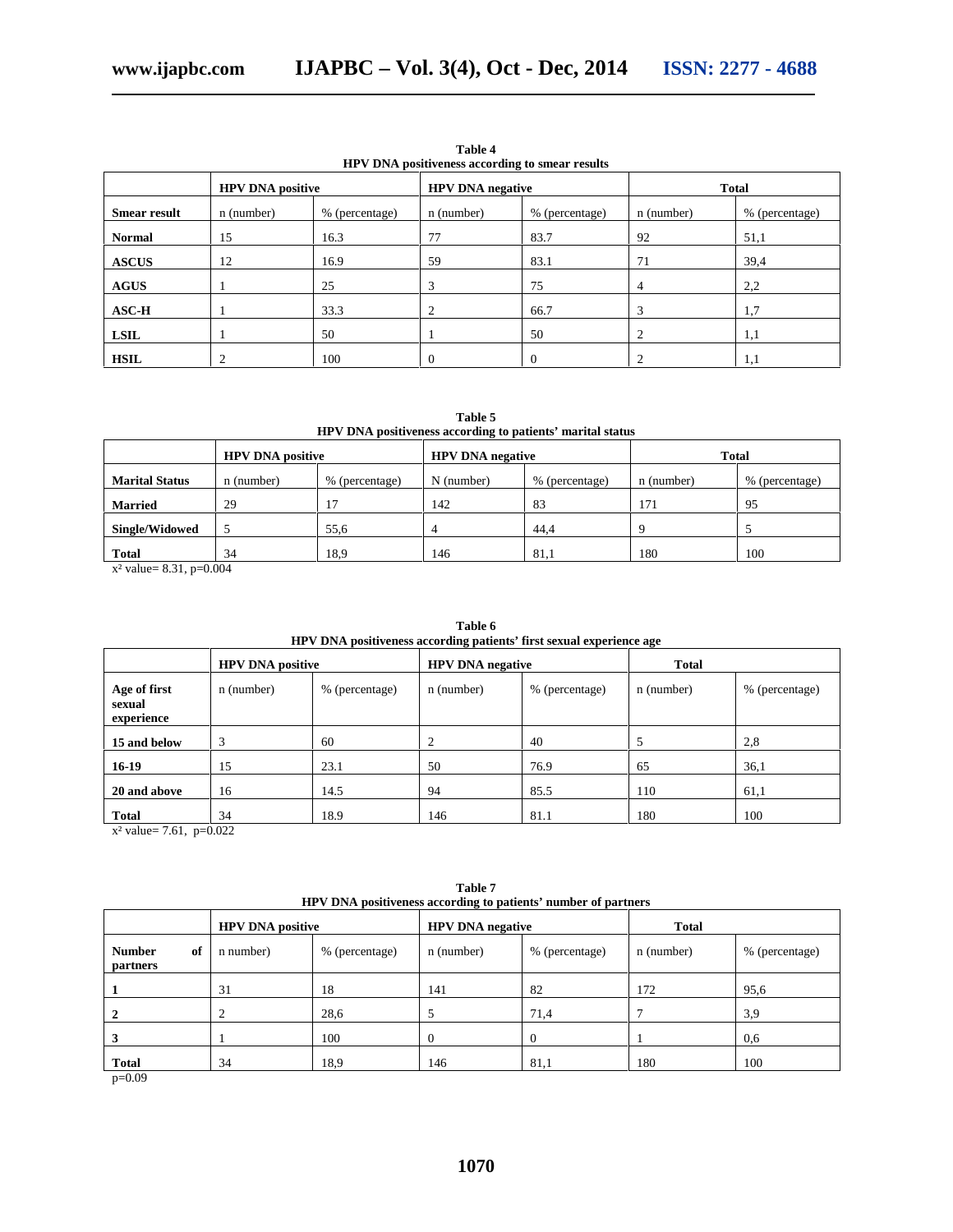| <b>HPV DNA</b> positiveness according to patients' smoking habit |            |                         |            |                         |            |                |  |  |
|------------------------------------------------------------------|------------|-------------------------|------------|-------------------------|------------|----------------|--|--|
|                                                                  |            | <b>HPV DNA positive</b> |            | <b>HPV DNA negative</b> |            |                |  |  |
| <b>Smoking</b>                                                   | n (number) | % (percentage)          | n (number) | % (percentage)          | n (number) | % (percentage) |  |  |
| <b>Yes</b>                                                       |            | 25                      | 21         | 75                      | 28         | 15,6           |  |  |
| N <sub>0</sub>                                                   | 27         | 17,8                    | 125        | 82,2                    | 152        | 84,4           |  |  |
| <b>Total</b>                                                     | 34         | 18.9                    | 146        | 81,1                    | 180        | 100            |  |  |

**Table 8**

p=0.369

**Table 9 HPV DNA positiveness according to patients' condom use**

|                   | <b>HPV DNA positive</b> |                | <b>HPV DNA negative</b> |                | <b>Total</b> |                |
|-------------------|-------------------------|----------------|-------------------------|----------------|--------------|----------------|
| <b>Condom</b> use | n (number)              | % (percentage) | n (number)              | % (percentage) | n (number)   | % (percentage) |
| Yes               |                         | 6.7            | 28                      | 93.3           | 30           | 16,7           |
| N <sub>0</sub>    | 32                      | 21,3           | 118                     | 78,7           | 150          | 83,3           |
| <b>Total</b>      | 34                      | 18,9           | 146                     | 81,1           | 180          | 100            |

p=0.061

**Table 10 HPV DNA positiveness according to patients' oral cantraceptive use**

| <b>HPV DNA positive</b> |                |                | <b>HPV DNA negative</b> |                | <b>Total</b> |                |  |
|-------------------------|----------------|----------------|-------------------------|----------------|--------------|----------------|--|
| Oral                    | n (number)     | % (percentage) | N (number)              | % (percentage) | n (number)   | % (percentage) |  |
| contraceptive use       |                |                |                         |                |              |                |  |
| <b>Yes</b>              | $\overline{2}$ | 18,2           | Q                       | 81,8           | 11           | 6,1            |  |
| N <sub>0</sub>          | 32             | 18,9           | 137                     | 81,1           | 169          | 93.9           |  |
| <b>Total</b>            | 34             | 18,9           | 146                     | 81,1           | 180          | 100            |  |

p=0.951

#### **REFERENCES**

- 1. A açfidan A, Erturan Z. Human papillomaviruses. XXXIII Turkish Microbiology Congress, Congress Book, Bodrum, Turkey, 21-25 October 2008: 313-337.
- 2. Longworth MS, Laimins LA. Pathogenesis of Human Papillomaviruses in differentiating epithelia. Microbiology and Molecular Biology Reviews 2004; 68:362-372.
- 3. Wang KL. Human papillomavirus and vaccination in cervical cancer. Taiwan J Obstet Gynecol 2007;46(4):352-362.
- 4. Tuncer S. Human Papillomaviruses. In: Ustaçelebi . Basic and Clinical Microbiology, Ankara: Güne publishing house, 1999:797-802.
- 5. Duensing S, Münger K. Mechanisms of genomic instability in human cancer: Insights from studies with Human papillomavirus oncoproteins. Int J Cancer 2004; 109:157-162.
- 6. Anaya-Saavedra G, Ramirez-Amador V, Irigoyen- Camacho ME, Garcia-Cuellar CM, Guido-Jimenez M, Mendez-Martinez R, et al. High association of Human papillomavirus infection with oral cancer. Archives of Medical Research 2008;39:189-197.
- 7. Syrjanen S. Human papillomavirus (HPV) in head and neck cancer. Journal of Clinical Virology 2005;32:59-66.
- 8. Gillison ML. Human Papillomavirus- related diseases: Oropharynx cancers and potential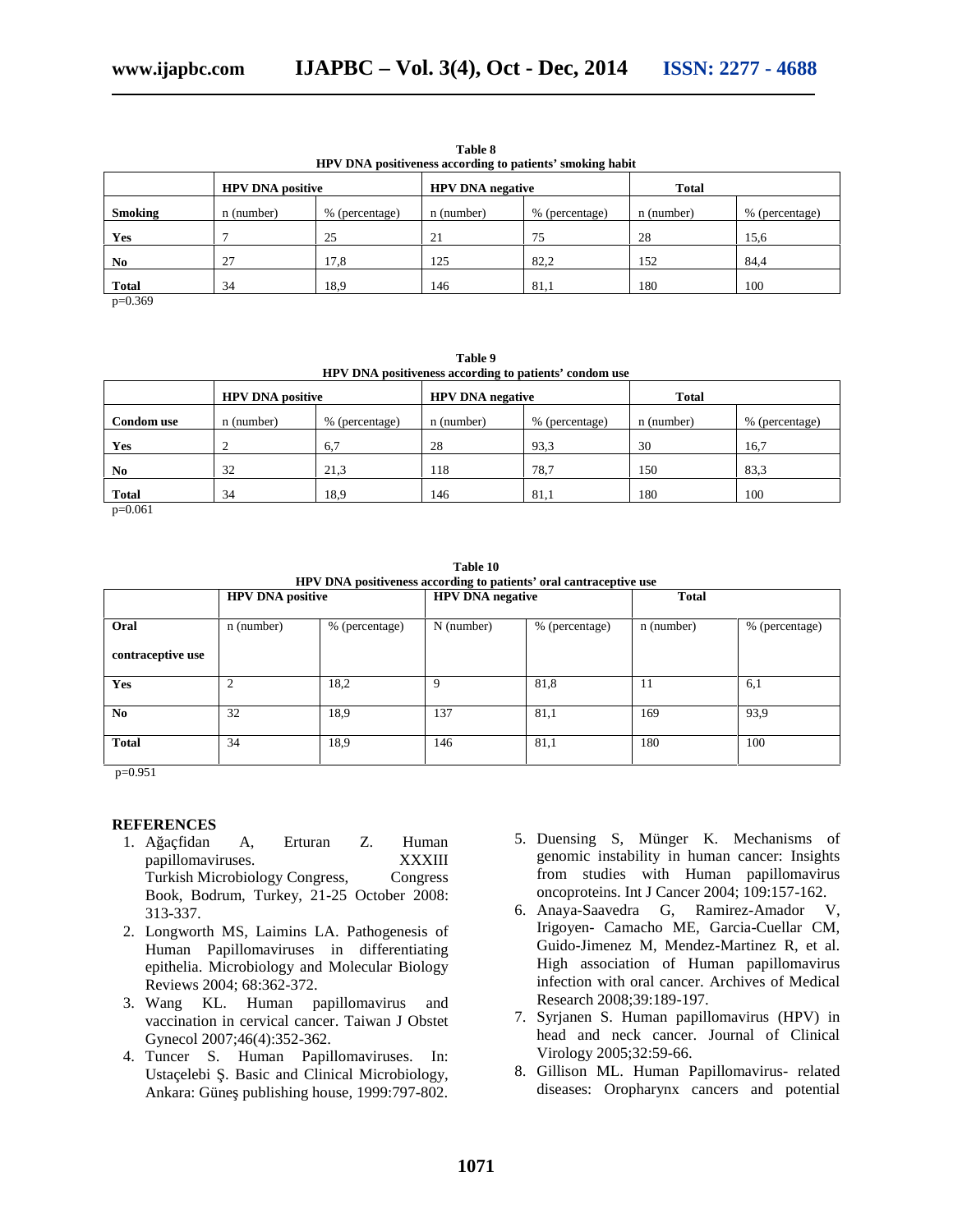implications for adolescent HPV vaccination. Journal of Adolescent Health 2008;43:52-60.

- 9. Corbalan-Velez R, Ruiz-Macia JA, Brufau C, Carapeto FJ. Cutaneous squamous cell carcinoma and human papillomavirus. Actas Dermosifiliogr 2007;98:583-593.
- 10. Stanley M. Pathology and epidemiology of HPV infection in females. Gynecologic Oncology 2010;117:5-10.
- 11. Trottier H, Franco EL. The epidemiology of genital Human papillomavirus infections. Vaccine 2006;24:4-15.
- 12. Franco EL, Duarte-Franco E, Ferenczy A. Cervical cancer: epidemiology, prevention and the role of Human papillomavirus infection. CMAJ 2001;164(7):1017-25.
- 13. Rota S, Biri A, Bozdayı G, Dinç B, Güner H. Farklı hasta gruplarında servikal biyopsi ve sürüntü örneklerinde PCR ile genital Human papillomavirus ara tırılması ve tip tayini. Türk Mikrobiol Cem Derg 2004;34:185-189.
- 14. http://www.sa lik.gov.tr/TR/belge/1-13438/sa lık istatistikleri yıllı 1 2010.pdf (last date of access 17.8.2011)
- 15. http://globocan.iarc.fr (last date of access 17.8.2011)
- 16. Ergünay K, Misirlio lu M, Firat P, Tuncer ZS, Tuncer S, Yildiz I, Ustaçelebi. S. [Detection and typing of human papilloma virus by polymerase chain reaction and hybridization assay in cervical samples with cytological abnormalities]. Mikrobiyol Bul. 2008 Apr;42(2):273-82
- 17. Akhan SE. The Epidemiology of Cervical Cancer and HPV Serotypes in Turkey. ANKEM Derg 2007;21(2):96-98.
- 18. Molijn A, Kleter B, Quint W, Doorn LJ. Molecular diagnosis of Human papillomavirus (HPV) infections. Journal of Clinical Virology 2005;32:43-51.
- 19. Feng Q, Cherne S, Winer RL, Balasubramanian A, Lee SK, Hawes SE, et al. Development and evaluation of a liquid based microarray assay for genotyping genital Human Papillomaviruses.<br>Jorunal of Clinical Microbiology Microbiology 2009;47(3):547-553.
- 20. Dursun P, Senger SS, Arslan H, Kuçu E, Ayhan A. Human papillomavirus prevalance and types among Turkish women at a gynecology outpatient unit. BMC Infectious Diseases 2009;9(191):1-6.
- 21. Yavuzer D, Karadayı N, Erda ı A, Salepçi T, Balo lu H, Dabak R. HPV typing with PCR in cervical cancerous and precancerous lesions. Kartal E itim ve Ara tırma Hastanesi Tıp Dergisi 2009;(1):1-6.
- 22. Campo MS, Roden RBS. Papillomavirus prophylactic vaccines: Established successes, new approaches. Journal of Virology 2010;84(3):1214-1220.
- 23. Thomison J, Thomas LK, Shroyer KR. Human papillomavirus: molecular and cytologic/histologic aspects related to cervical intraepithelial neoplasia and carcinoma. Human Pahology 2008;39:154-166.
- 24. Woodman CBJ, Collins SI, Young LS. The natural history of cervical HPV infection: unresolved issues. Cancer 2007;7:11-22.
- 25. Baseman JG, Koutsky LA. The epidemiology of Human papillomavirus infections. Journal of Clinical Virology 2005;32:16-24.
- 26. Tuncer ZS, Ba aran M, Ustaçelebi , Mocan-Kuzey G. High risk Human papillomavirus infection (HPV) determined by hybrid capture II assay in a Turkish university hospital outpatient<br>clinic. Gynecol Obstet Reprod Med clinic. Gynecol Obstet Reprod Med 2006;12:129-134.
- 27. Dunne EF, Unger ER, Sternberg M, McQuillan G, Swan DC, Patel SS, et al. Prevalance of HPV infection among females in the United States. JAMA 2007; 297:813-819.
- 28. Frega A, Scardamaglia P, Piazze J, Cerekja A, Pacchiarotti A, Verrico M, et al. Oral contraceptives and clinical recurrence of Human papillomavirus lesions and cervical intraepithelial neoplasia following treatment. International Journal of Gynecology and Obstetrics 2008;100:175-178.
- 29. Mohllajee AP, Curtis KM, Martins SL, Peterson HB. Hormonal contraceptive use and risk of sexually transmitted infections. Contraception 2006;73:154-165.
- 30. Moreno V, Bosch FX, Munoz N, Meijer CJLM, Shah KV, Wallboomers JMM, et al. Effect of oral contraseptives on risk of cervical cancer in women with Human papillomavirus infection. Lancet 2002;359:1085-1192.
- 31. Castellsague X, Munoz N. Cofactors in Human papillomavirus carcinogenesis-role of parity, oral contraseptives and tobacco smoking. Journal of the National Cancer nstitute Monographs 2003;31:20-28.
- 32. Giuliano AR, Sedjo RL, Roe DJ, Harris R, Baldwin S, Papenfuss MR, et al. Clearance of oncogenic Human papillomavirus (HPV) infection: effect of smoking (United States). Cancer causes and Control 2002;13:839-846.
- 33. Schiffman M, Castle PE, Jeronimo J, Rodriguez AC, Wacholder S. Human papillomavirus and cervical cancer. Lancet 2007;370:890-907.
- 34. Kahn JA, Lan D, Kahn RS. Sociodemographic factors associated with high risk Human